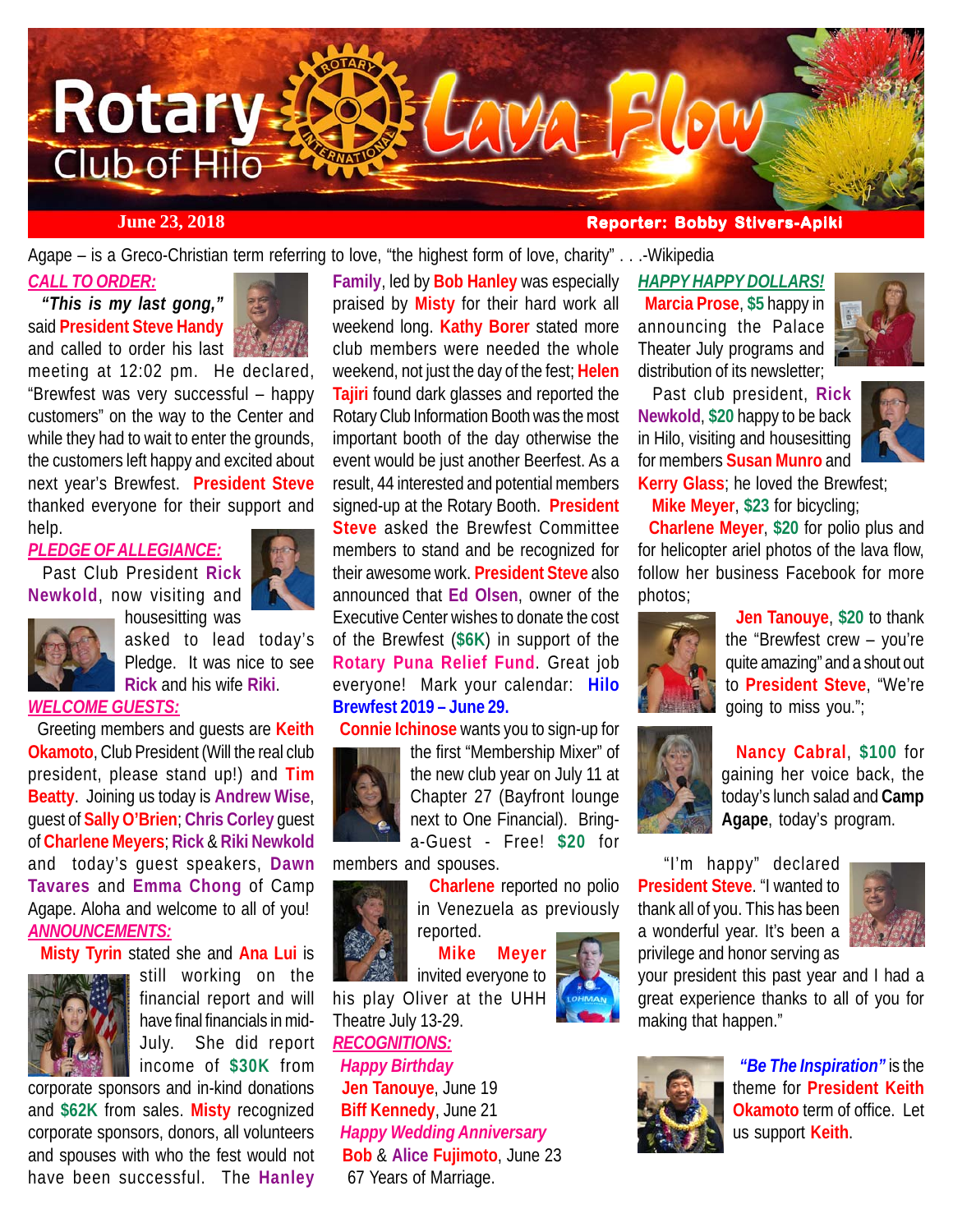# *Birthdays:*

**Chuck Porter** June 4 **Judy Gibson** June 6 **Kathleen McGilvray** June 7 **Charlene Meyers** June 10 **Jeremiah Leonard** June 11 **Patrick Guillen** June 12 **Dirk Yoshina** June 14 **Jen Tanouye** June 19 **Biff Kennedy** June 21 **Dee Scott** June 25 **Ron Dolan** June 30 **Russ Oda** June 30 **Atsuko Winston** June 30

# *Club Anniversary:*

**Patty Terada** June 3, 2016 (2) **Mitchell Dodo** June 4, 1999 (19) **Johnalyn Nosaka** June 5, 2015 (3) **Pete Muller** June 20, 2016 (2)

#### *Wedding Anniversary:*

**Stan & Nancy Fortuna** June 2 (7) **Jimmy & Jeanne Yagi** June 7 (38) Dee & Greg Scott June 8 (22) **Cel & Shoshanna Ruwethin** June 14 (13) **Bob & Alice Fujimoto** June 23 (67)

#### *Announcements:*

**July 3 - Board Meeting July 6 - No Meeting July 7 - Mauka to Makai South Point Cleanup. Papakolea Green Sand Beach July 11 - Chapter 27 Membership Mixer July 13 - Rotary Meeting July 20 - Rotary Meeting July 27 - Rotary Meeting**

#### *Rotary Club of Hilo Board of Directors* **2017 – 2018:**

- President **Steve Handy, Jr.**
- Past President **Randy Hart**
- President Elect **Keith Okamoto**
- Vice President **Mitch Dodo**
- Co-Secretary **Treena Breyfogle**
- Co-Secretary **Jan Tanouye**
- Treasurer **Corey Kawamoto**
- Sergeant at Arms **Shane Okimoto**
- Rotary Foundations **Malcolm Chun**
- Membership **Connie Ichinose**
- Public Relations **Marcia Prose**
- International Service **Stew Hussey**
- Community Service **Wally Wong**
- Vocational Service **Bobby Stivers-Apiki** • Club Service – **Kui Costa**
- New Generations **Gail Takaki**
- **Foundation Chairpersons:**
- Hilo Rotary Club Foundation **Tim Beatty**
- The Rotary Foundation **Malcolm Chun**
- Hawaii Rotary Youth Foundation **Mitchell Dodo**

### *TODAY'S PROGRAM:*

 **Camp Agape** presented by **Dawn Tavares** and **Emma Chong**.  **Camp Agape**



started on Oahu in 2005 by **Pastor Roy**



**Yamamoto**, New Hope Oahu Prison Ministry. The purpose is to provide

children of incarcerated parents a four-day camp experience filled with intentional series of activities and events that facilitate sharing the Gospel of Jesus Christ through love, trust, forgiveness, and hope. The camp is open to children and youth ages 7 to 17 who's parents, one or both are incarcerated. The *"Angels"* as they are called relate with "Jr. Mentors" and adults during and after camp. The mentors are former angels willing to return and share their life experience and mentor the younger angels. The 6th Annual **Camp Agape** Big Island was held May 25-28, 2018 at Kamehameha Schools. Traditionally, the camp is held at KMC for 100 campers but due to the closing of the National Park for the volcano eruption, Kamehameha Schools partnered and offered their facilities for this year's camp. Horseback riding, trust games, campfire, hikes, group meetings and more are the intentional activities planned at camp.

 **Dawn** and **Emma** shared some personal stories as well as presented through a video of the most heartwarming transformations some of the *angels* and mentors experienced as a result of their camp experiences. Often the *angels* enter camp according to **Emma** with "hard hearts", "little or no trust," or "low selfesteem" because of their life experiences. But with "love" and care of so many volunteers and partners like our very own club members, **Mitch Roth**, **Nancy Cabral**, **Connie Ichinose** and many more, the *angels* leave camp with "soft hearts" and big dreams.

 The camp is free for all *angels* and mentors, but operating cost of the weekend camp is about **\$375** per camper, it includes all meals, snacks, facility use, supplies, and equipment. Fundraising and sponsorships are needed to continue the experience. DONATIONS ARE WELCOMED. Please make check payable to Camp Agape Hawaii and mail to Camp Agape Hawaii 150 Hoaka Road, Hilo, HI 96720. For more information or to volunteer

email: campagapebigisland@gmail.com or call **Dawn Tavares**, 987-2053 or **Emma Chong**, 987-0604.

 **President Steve** thanked **Dawn** and **Emma** for their great work and presented them with the club's special lava changing coffee cup.

 Before closing today's meeting, **Charlene Meyer** asked the membership to stand and



thank **President Steve** for the good work he has done this year. Loud Applause and Hana Hou!! As he closed the meeting, **President Steve** proudly

announced that Club President **Bensen Medina** of the Rotary Club of South Hilo reported his club voted to support and do a joint Fiji project with our club. After 12 years, the Fijii Project started by **Steve** will continue with the support of our fellow Rotaries of South Hilo. Outstanding!

# *FOUR-WAY TEST:*

 Past Club President, **Helen Hemmes** was asked to end today's happy meeting by leading the members and guests in our traditional and important **4 Way Test**.

 For the last time at 1 PM, **President Steve** rang the Rotary bell and adjourned the June 29, 2018 meeting of the Rotary Club of Hilo.